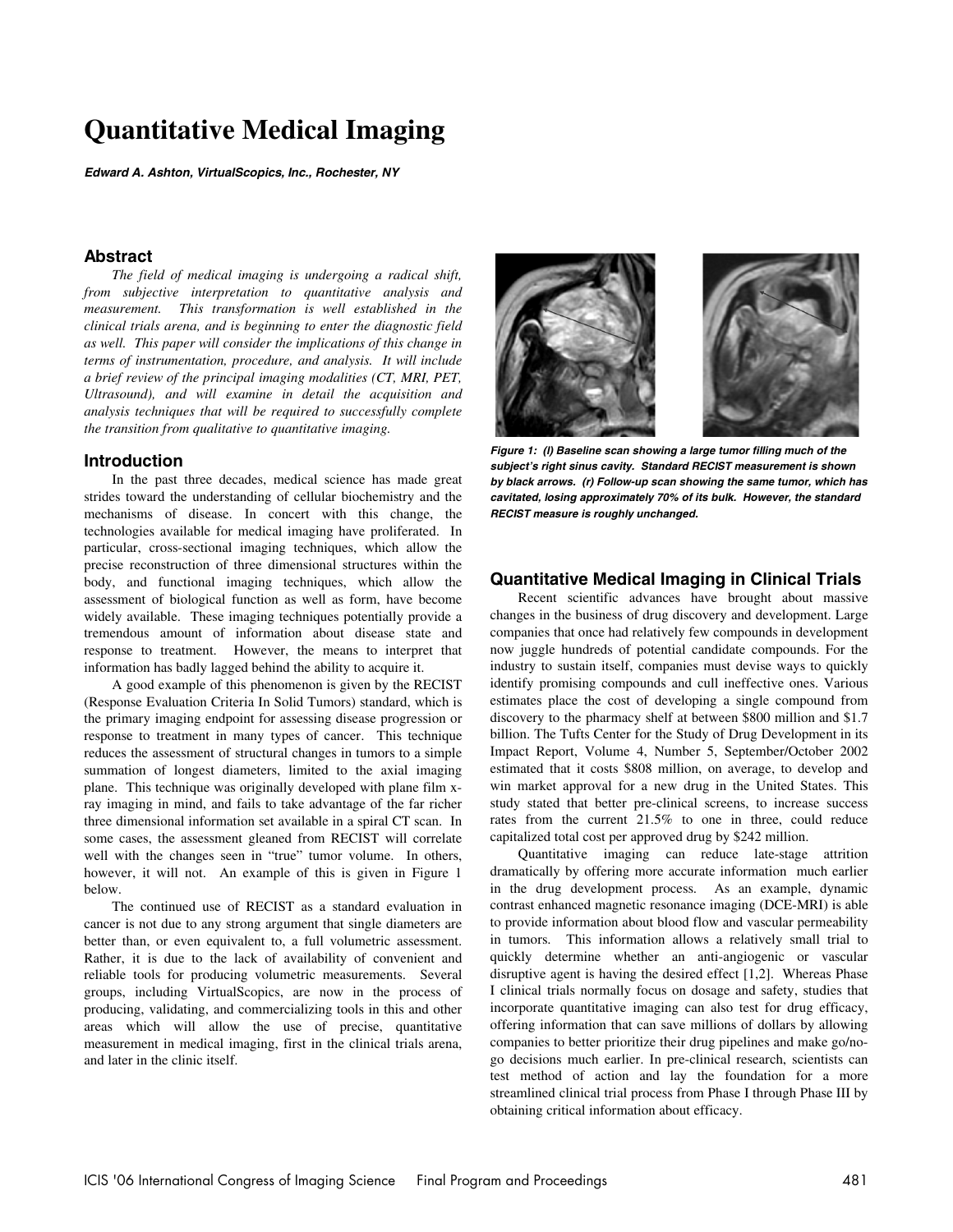The value of medical image analysis stems from quantification and automation. While the primary shortcoming of standard endpoints, such as pain or functionality scoring, is that they are largely subjective and difficult to reproduce, quantitative imaging allows the replacement of a subjective evaluation — knee pain ranked on a scale of 1 to 10 — with an objective quantification — cartilage volume in cubic millimeters. Automation in the image analysis process — using a computer algorithm to measure lesion size rather than a clinician with a ruler — provides a degree of accuracy and reproducibility that cannot be duplicated by manual techniques. A good example of this phenomenon is provided by the measurement, using MRI, of lesion burden in multiple sclerosis (MS) patients. MS lesions generally are irregularly shaped, and tend to have fuzzy, indistinct boundaries (see Figure 2). As a result, several studies have estimated the inter-operator coefficient of variability (CV) in white matter lesion burden measurement at 20% or more [3,4] and the intra-operator CV at ~7%. Introducing automation into this process can reduce this variation to 2% or less [3], allowing statistically significant efficacy findings to be obtained far earlier in the development process.



 **Figure 2: A T2 weighted MRI scan of the brain of a multiple sclerosis patient. The irregular bright areas surrounding the ventricles are white matter lesions. The small size and indistinct boundaries of these lesions make them very difficult to quantify manually.** 

Precise, automated measurement brings another critical benefit: it enables the detection of small changes in structure and function over time. In evaluation of osteoarthritis, for example, MRI of the cartilage in the knee coupled with automated measurement of volume and chemical composition shows disease changes in months; these changes would not be apparent using standard x-ray evaluation for years. With this quality of information, researchers can more confidently make the go/no-go decision for a compound early in the evaluation process, allowing scarce resources to be allocated to the most promising candidates.

Reproducible medical image analysis is driven by algorithms that enable quantitative, volumetric measurement of structures and metabolic functions. Guided by the information present in the images, as well as embedded anatomical knowledge, the algorithms enable segmentation of different tissue types such as bone, muscle, fat and fluid. From an MRI knee scan, for instance, it is possible to produce a three-dimensional reconstruction that graphically distinguishes cartilage from underlying bone, as well as from ligaments, fluid, degenerated menisci or inflamed synovium (see Figure 3). This capability provides a valuable assessment tool for clinical research in osteoarthritis — a disease with multiple endpoints — because it allows the very sensitive and specific measurement of all the components of the knee joint and the detection of small changes in any of those components over time.



**osteoarthritis subject, showing tibial, femoral and patellar cartilage components.** 

# **Functional Imaging Techniques**

In addition to structural measurements such as size, thickness or shape, properly utilized medical imaging can allow the assessment of functional parameters. Functional imaging encompasses a wide variety of imaging techniques, including functional MRI (fMRI), DCE-MRI, dynamic contrast-enhanced computed tomography (DCE-CT) and positron emission tomography (PET). These methods allow the assessment of the metabolic activity of an organ or lesion through the measurement of markers such as tissue blood volume, blood flow, oxygen utilization or glucose metabolism.

In the clinic, functional imaging makes it possible to distinguish between scar tissue and viable tumor, and in some cases between benign lesions and malignant ones. In drug development, functional imaging allows the direct measurement of drug effects that otherwise would only be observable indirectly, through their influence on patient survival or well-being. Several functional imaging modalities, including DCE-MRI, DCE-CT, and dynamic PET, allow the direct measurement of parameters such as blood flow, blood volume, and vessel permeability. These methods work by measuring the concentration of an injected tracer in the blood and in the target tumor every few seconds for several minutes. The form and magnitude of the resulting time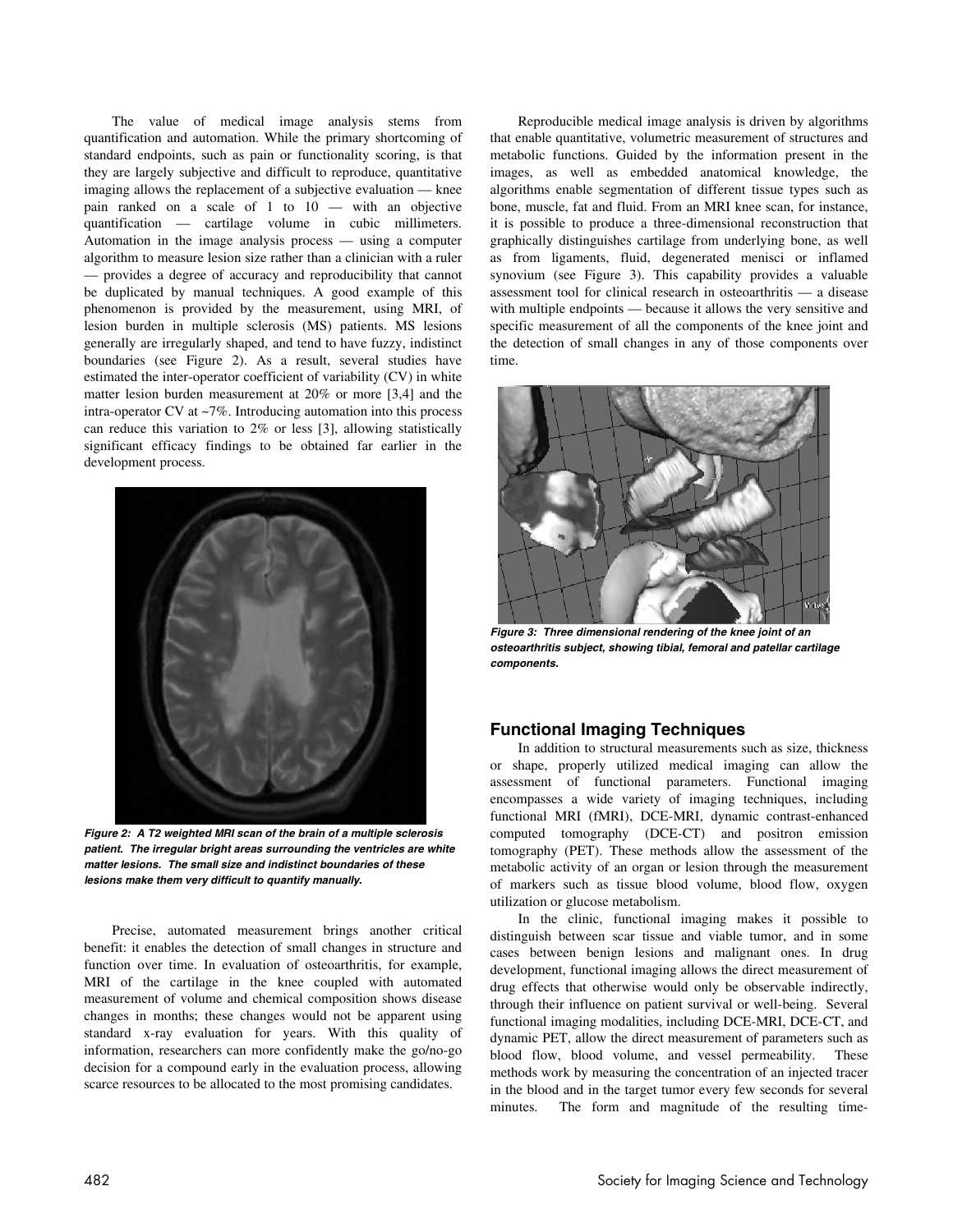concentration curves are then fit to a model which produces the measured parameters [5].

Functional imaging imposes an additional burden on the radiologist. Obtaining a measurement of tissue blood flow from a DCE-MRI scan requires the application of a complex mathematical model, and currently there is no standardized commercial software available to accomplish this. Various academic groups have shown coefficients of variation for DCE-MRI measurements ranging from 6% to 45%. Clearly, it is vital for researchers and clinicians interested in these modalities to partner with individuals or companies with experience and expertise in both image acquisition and data modeling and measurement.

## **Applications in Neurology and Cardiology**

In evaluating diseases of the brain, automated medical image analysis is particularly useful. Because the brain has no moving parts and has a fairly consistent structure from person to person, it is possible to generate a generalized map, or anatomic atlas, of the location and shape of many of its important structures. Under the supervision of a neuroradiologist, this map can then be applied to a series of patient scans to provide a consistent measurement of neural structures that frequently have unclear or even arbitrary boundaries.

A good example of an important but difficult to measure neural structure is the hippocampus, a gray matter structure of the brain that is involved in a number of functions, including the formation of long-term memory. Changes in the hippocampus are implicated in a number of diseases, including intractable temporal lobe epilepsy and Alzheimer's disease. The hippocampus is adjacent to and difficult to separate from other gray matter structures, including the amygdala and the caudate nucleus (see Figure 4). Manual measurements of the hippocampus are difficult to reproduce because there is no clearly visible boundary with these structures. An automated measurement technique using an anatomical atlas might not always agree with any particular radiologist. However, experiments have shown that any given radiologist is unlikely to precisely agree even with himself if asked to measure the same scan a week or two later [3,6]. When tracking changes over time the key factor is reproducibility, and in that area automated methods provide a significant advantage.



**Figure 4: The hippocampus, as seen in T1-weighted MRI brain scans. (l) The boundary between the hippocampal head and the amygdala. (r) The boundary between the hippocampal tail and the caudate nucleus.** 

Medical image analytics also have shown great promise in cardiology and angiography. It was long thought that the key danger sign in the assessment of arterial disease was vascular occlusion — the narrowing or blockage of the coronary or carotid arteries. However, it is now known that large vascular plaques can form in key arteries without narrowing the lumen at all, by pushing the outer wall of the vessel outward rather than pushing the inner wall inward. Such plaques either can be relatively harmless or deadly, depending on what is inside them and how likely they are to break open, spilling their contents into the blood stream. The most dangerous plaques have thin walls and large liquid cores filled with lipids and other substances. When these plaques burst, the contents quickly form clots, which can then lodge in the brain, heart or lungs.

With the proper acquisition parameters, MRI can allow the identification and measurement of vascular plaques. More importantly, it also can allow a determination of plaque composition. This makes it possible for surgeons to distinguish between a relatively benign plaque that can be left for future observation, and a potentially deadly one that requires immediate surgery.

## **Practical Considerations**

Although the potential benefits of the techniques discussed here are many and varied, it is important to bear in mind that there are several obstacles that must be overcome before these methods can be fully exploited in either the clinical trial or diagnostic arenas. Primary among these is that the personnel and systems presently deployed at radiology sites have been trained and designed around qualitative rather than quantitative imaging. This means that many of the imaging techniques necessary for quantitative imaging are not routine for these sites, and must be learned.

Equally important, the equipment maintenance standards currently in place at most imaging sites are not sufficient to support precise quantitative measurement. Figure 5 shows two MRI scans of the same linearity and volume phantom. This phantom is a device, roughly the size of a small suitcase, which contains a regular grid of known geometry. A scan of this phantom can be compared to the expected results in order to highlight problems with the field homogeneity, coil function, etc., of the scanner under examination. The scan on the right was obtained from a clinical scanner that was in routine use at the imaging center at the time of acquisition.

The distortion which is apparent in the phantom scan was present in all clinical scans obtained using this machine, and had been for some time prior to this quality check. It seems fairly obvious to ask why this problem was not noted by the site technicians or radiologists. The answer is simple: This sort of distortion can be backed out by the human visual system as long as it is consistent over time, and is therefore not a major impediment to qualitative interpretation of the images generated by the system. The requirements for quantitative imaging are fundamentally different, and in fact significantly more stringent. Failure to take this into account can result in measurements that are meaningless or misleading.